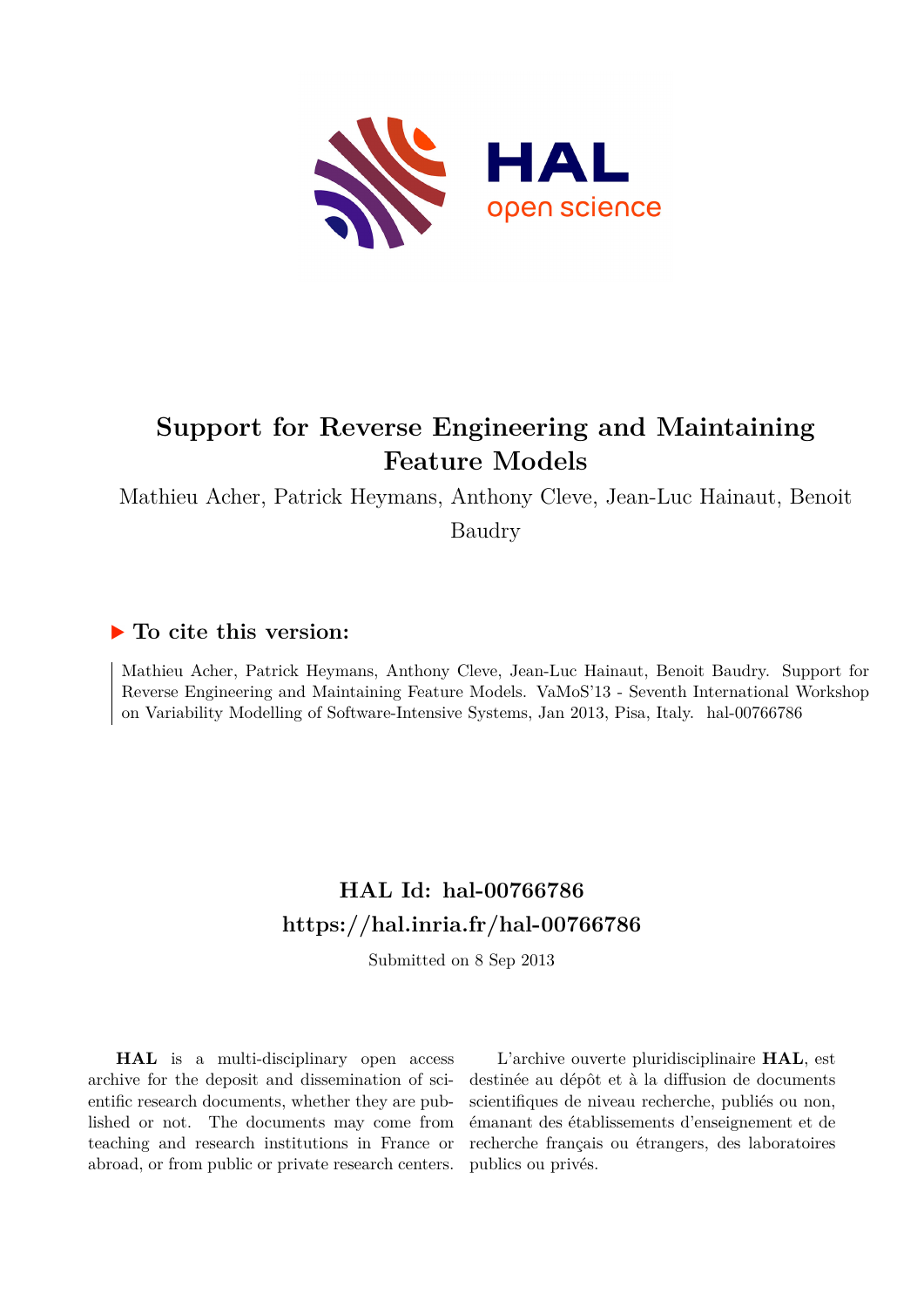## **Support for Reverse Engineering and Maintaining Feature Models**

Mathieu Acher, Benoit Baudry University of Rennes 1 Irisa / INRIA, France {macher,bbaudry}@irisa.fr

Patrick Heymans, Anthony Cleve, Jean-Luc Hainaut PReCISE Research Centre University of Namur, Belgium {phe,acl,jlh}@fundp.ac.be

## ABSTRACT

Feature Models (FMs) are a popular formalism for modelling and reasoning about commonality and variability of a system. In essence, FMs aim to define a set of valid combinations of features, also called configurations. In this paper, we tackle the problem of synthesising an FM from a set of configurations. The main challenge is that numerous candidate FMs can be extracted from the same input configurations, yet only a few of them are meaningful and maintainable. We first characterise the different meanings of FMs and identify the key properties allowing to discriminate between them. We then develop a generic synthesis procedure capable of restituting the intended meanings of FMs based on inferred or user-specified knowledge. Using tool support, we show how the integration of knowledge into FM synthesis can be realized in different practical application scenarios that involve reverse engineering and maintaining FMs.

## 1. INTRODUCTION

In an increasingly competitive market, designing, developing and maintaining software for one customer, one hardware device, one operating system or one country is no longer a viable alternative. Numerous organisations, in many domains, rather efficiently produce a large variety of similar software products, e.g., following a software product line (SPL) approach [1]. In this context, variability, defined as "the ability of a software system or artifact to be efficiently extended, changed, customized or configured for use in a particular context", should be properly managed [2].

Feature models (FMs) are one of the most popular formalism for modelling and reasoning about variability of a system [3, 4, 5, 6, 7]. Numerous approaches rely on FMs for various purposes (see Figure 1, right) such as generation of product configurators, customisation of other artifacts (e.g., code, models) to derive members of an SPL, or automated reasoning about properties of an SPL through testing or model checking techniques [1, 8, 9, 10, 11].

From Configurations to FMs. The primary purpose of

*VaMoS* '13, January 23-25, 2013, Pisa, Italy

Copyright 2013 ACM 978-1-4503-1541-8/13/01 ...\$15.00.



Figure 1: From configurations to a feature model

FMs is to represent a set of valid configurations, i.e., a set of sets of features. For this purpose, syntactical mechanisms (feature hierarchy, notion of optional and mandatory features, feature groups, and cross-tree constraints) are provided to define what the allowed combinations of features are. Importantly, the valid configurations characterised by an FM should not be too large (otherwise some unsafe composition of respective artifacts are authorised) or too narrow (otherwise it is a symptom of unused flexibility of the system) [12]. Numerous approaches assume that the configuration space is accurately represented by an FM, authorizing an automated and safe composition of associated artefacts. A badly designed FM may have severe consequences on the forward engineering process (see Figure 1). For example, the configurator generated from the FM may expose to customers configurations that actually correspond to any existing product ; the build system can assemble software code that is not consistent with the project's capabilities and violates the property of safe composition, etc. As a result, the construction of an FM representing a given configurations set is of prior importance in many scenarios<sup>1</sup>.

Nevertheless a manual construction of an FM is both timeconsuming and error-prone. Even for a small set of configurations (see Figure 2a), elaborating an accurate FM – specifying its hierarchy, its variability information and its constraints – is known to be impractical manually [4, 7, 13]. Other works propose the use of automated procedures to extract logical dependencies and features' sets from existing software artefacts – being source code, configuration files or requirements [6, 14, 15, 16, 17, 18, 19] (see Figure 1, left). This is a first step but there is still a need to construct an actual and comprehensive FM (see Figure 1, center).

The problem is that numerous FMs can represent a given set of configurations, out of which numerous candidates are

Permission to make digital or hard copies of part or all of this work for personal or classroom use is granted without fee provided that copies are not made or distributed for profit or commercial advantage and that copies bear this notice and the full citation on the first page. Copyrights for components of this work owned by others than ACM must be honored. Abstracting with credit is permitted. To copy otherwise, to republish, to post on servers or to redistribute to lists, requires prior specific permission and/or a fee.

<sup>&</sup>lt;sup>1</sup>She et al. [13] discussed other scenarios and works in which the configuration space is over or under approximated by an FM. This is out of the scope of this paper.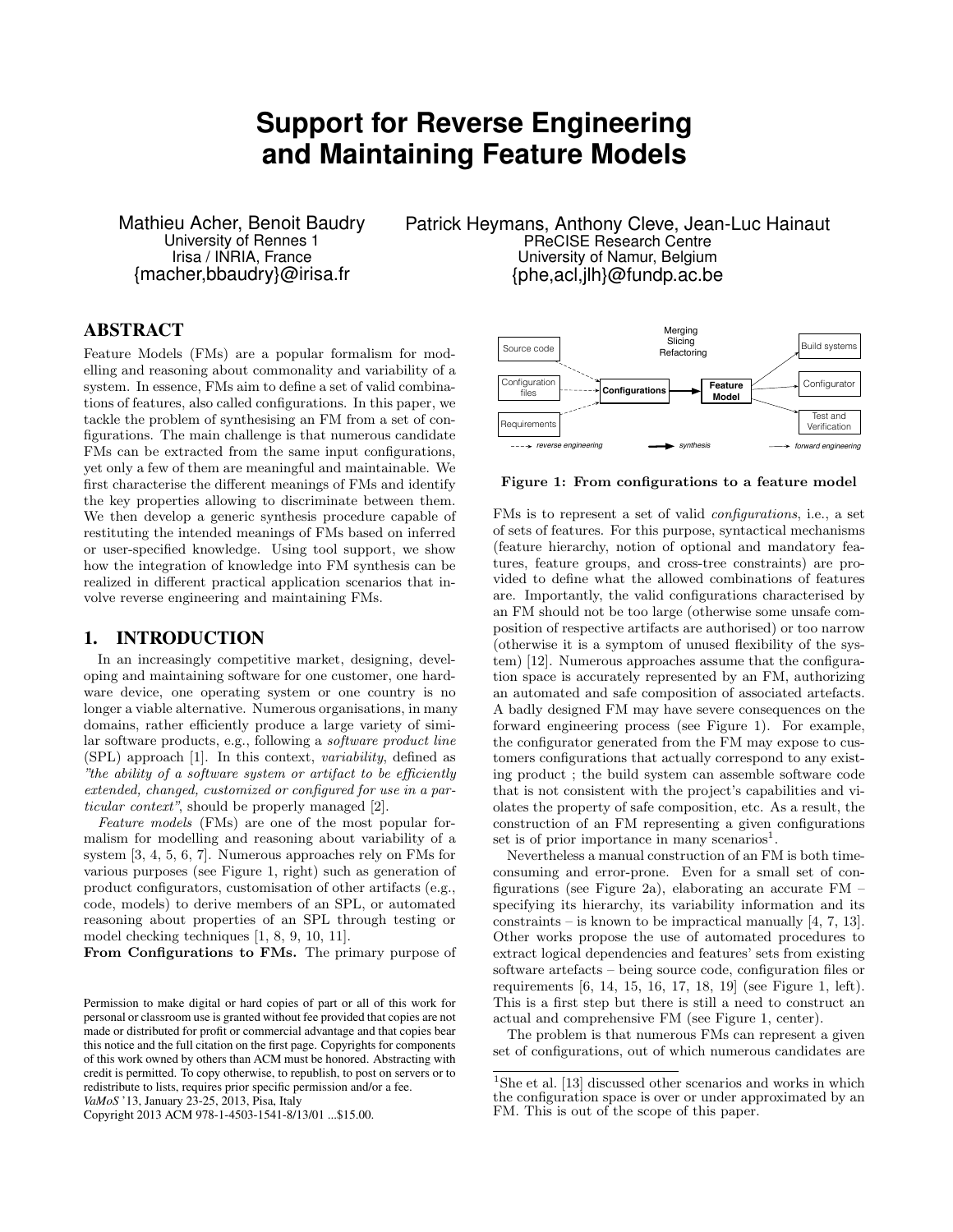not maintainable. Obtaining FMs with an unmeaningful feature hierarchy or set of cross-tree constraints may increase the cognitive effort of users involved in the engineering of variability-intensive systems.

Contributions and Outline. In this paper, we present a practical support for synthesising an FM from a set of configurations (typically encoded as a Boolean formula). Using our tooling support, a user can breath knowledge into the FM synthesis procedure in order to obtain an FM that is both accurate (w.r.t. the set of configurations), meaningful (i.e., feature hierarchy, feature groups and cross-tree constraints are maintainable since conformant to user's intention) and unique. As we will show, the tool-supported procedure can be applied in many application scenarios such as reverse engineering, refactoring, merging or slicing FMs.

The remainder of the paper is organized as follows. In Section 2, we clarify the different meanings of an FM – beyond its configuration semantics – and identify what knowledge is needed by a synthesis procedure to produce a unique and accurate FM. In Section 3, we describe a sound FM synthesis procedure that takes as inputs a Boolean formula and a user-specified knowledge describing the intended properties of the FM. The procedure controls that the specification is consistent (e.g., the specified feature hierarchy is possible) and complete (i.e., no additional knowledge is neededed to produce an unique FM). In Section 4, we integrate our results in a dedicated language and environment, giving a concrete syntax to the specification and allowing users to reuse other FM management facilities. In Section 5, we revisit existing works and show that our tool support reaches better results in terms of user effort and output FM quality. We also report on our experience and identify opportunities for future work.

## 2. FROM SYNTAX TO SEMANTICS

#### 2.1 Syntax

FMs hierarchically organise a potentially large number of concepts (features) into multiple levels of increasing detail, typically using a tree. Depending on the level of abstraction and artefact described, features in FMs are referred to as high-level decisions taken by stakeholders or functionalities of a software system [20].

When decomposing a feature into subfeatures, the subfeatures may be optional or mandatory or may form Mutex, Xor, or Or groups. As an example, the FM of Figure 2b describes a medical image that has two mandatory features, Modality and Format. There are two alternatives for Modality acquisition: MRI and CT features form an Xor-group (i.e., at least and at most one feature must be selected). Similarly, Nifti and DICOM features form an Xor-group of Format. An optional feature of Format is Anonymized. Two cross-tree constraints, involving features DICOM, MRI and Anonymized, are also specified in order to restrict their valid combinations.

The terms FM and feature diagram are employed in the literature, usually to denote the same thing. In this paper, we consider that a feature diagram (see Definition 1) includes a feature hierarchy (tree), a set of feature groups, as well as human readable constraints (bi-implies, implies, excludes).

Definition 1 (Feature Diagram) A feature diagram  $FD =$ 

 $\langle G, E_{MAND}, G_{MUTEX}, G_{XOR}, G_{OR}, EQ, RE, EX \rangle$  is defined as follows:  $G = (\mathcal{F}, E, r)$  is a rooted tree where  $\mathcal F$  is a finite set of features,  $E \subseteq \mathcal{F} \times \mathcal{F}$  is a finite set of edges and  $r \in \mathcal{F}$  is the root feature ;  $E_{MAND} \subseteq E$  is a set of edges that define mandatory features with their parents ;  $G_{MUTEX} \subseteq$  $\mathcal{P}(\mathcal{F}) \times \mathcal{F}, G_{XOR} \subseteq \mathcal{P}(\mathcal{F}) \times \mathcal{F}$  and  $G_{OR} \subseteq \mathcal{P}(\mathcal{F}) \times \mathcal{F}$  define feature groups and are sets of pairs of child features together with their common parent feature ; a set of equals constraints EQ whose form is  $A \Leftrightarrow B$ , a set of requires constraints RE whose form is  $A \Rightarrow B$ , a set of excludes constraints EX whose form is  $A \Rightarrow \neg B$   $(A \in \mathcal{F}$  and  $B \in \mathcal{F}$ ).

Features that are neither mandatory features nor involved in a feature group are optional features. A parent feature can have several feature groups but a feature must belong to only one feature group. A similar abstract syntax is used in [3, 6] while other existing dialects slightly differ [21].

#### 2.2 Meanings

The essence of an FM is its *configuration semantics* (see Definition 3). The syntactical mechanisms are used to restrict the combinations of features authorised by an FM, e.g., Xor-groups require that at least one feature of the group is selected when the parent feature is selected. In Mutex-groups, features are mutually exclusive but one can deselect all of them, etc. As shown in [3], feature diagrams are not expressively complete regarding propositional logics and thus cannot represent any set of configurations. It explains why we consider that an FM is composed of a feature diagram plus a propositional formula (see Definition 2). The set of configurations represented by an FM can be logically translated to a propositional formula  $\phi$  defined over a set of Boolean variables, where each variable corresponds to a feature [3]. Formally,  $\phi = \phi^{FD} \wedge \psi$  where  $\phi^{FD}$  is the propositional formula of the feature diagram. For example, the propositional formula of  $fm_1$  (see Figure 2c) is  $\phi_{fm_1} = \phi_{fm_1}^{FD_1} \wedge \psi_1$  where  $\psi_1 = CT \vee Anonymized$ .

Definition 2 (Feature Model) An FM is a tuple  $\langle FD, \psi \rangle$ where FD is a feature diagram and  $\psi$  is a propositional formula over the set of features F

Definition 3 (Configuration Semantics) A configuration of an FM g is defined as a set of selected features.  $\llbracket g \rrbracket$  denotes the set of valid configurations of g, that is a set of sets of features.

### 2.3 Other Semantics

It is well-known that models that are syntactically very similar may actually have very different semantics (in the sense of meanings), and vice versa, models that describe the same concept may have very different syntactic representations [22]. This observation naturally applies to FMs. We now further investigate the different meanings of FMs.

Feature hierarchies. Let us consider the examples of Figure 2. The three FMs, all supposed to describe the characteristics of a medical image, have different feature hierarchies.  $fm_0$  is the ideal model and the only one to correctly organize features in the hierarchy (i.e., DICOM and Nifti are indeed specific medical imaging Formats, CT and MRI are indeed specific medical imaging Modality Acquisitions). From a conceptual perspective, the two other FMs  $fm_1$  and  $fm_2$  are not correct.  $fm_1$  is clearly erroneous: features DICOM and Nifti actually correspond to a medical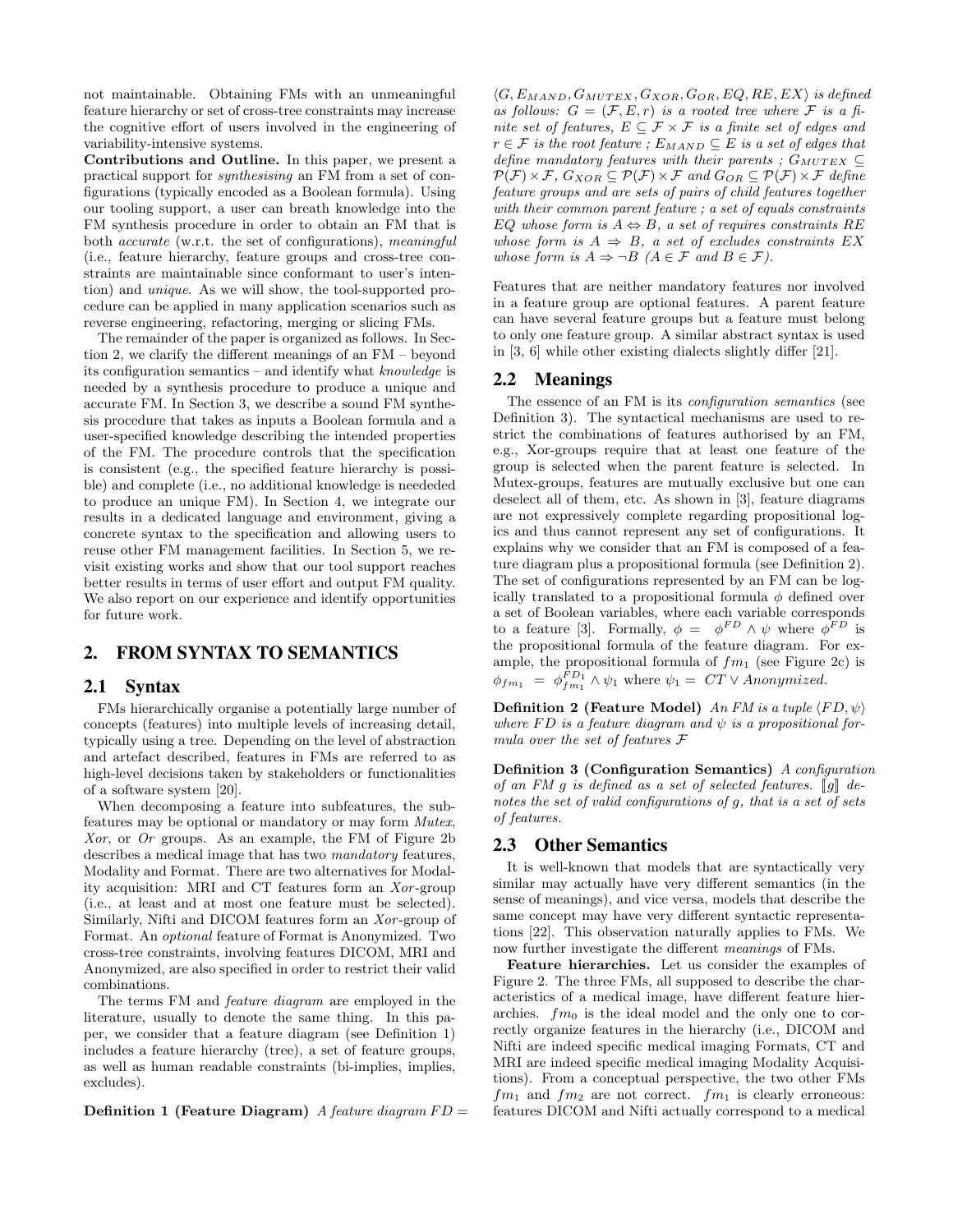

Figure 2: For a given set of configurations, three possible yet different FMs  $(s_0 = \|fm_0\| = \|fm_1\| = \|fm_2\|$ 

imaging format and not to a modality acquisition. Similarly, features MRI and CT are not medical imaging formats as modelled in  $fm_1$ : these are modality acquisitions. In  $fm_2$ , the intention of the modeller is to state that a CT (resp. MRI) modality acquisition always come with Nifti (resp. DI-COM). The hierarchy contributes here to the configuration semantics (parent-child relationships encodes logical implications between the features). Traditionally, the hierarchy in an FM is also used to describe a notion of refinement between two concepts. As a result, from a conceptual perspective and w.r.t. the medical imaging domain, the relationship between CT (resp. MRI) and Nifti (resp. DICOM) is highly questionable in  $fm_2$ .

Feature groups. Let us now consider the example of Figure 3. Three FMs represent the same set of configurations  $s_1$ , corresponding to the projection of  $s_0$  (see Figure 2a) onto  $\{MI, DICOM, Nifti, CT, MRI\}$ :

$$
s_1 = \{ \{MI, CT, Nifti\}, \{MI, DICOM, MRI\} \}
$$

The hierarchy is the same in the three FMs. But we can observe that features Nifti and MRI are grouped together in  $fm_4$  – it is not the case in  $fm_3$  and  $fm_5$ . From a conceptual perspective, the way features are grouped in  $fm<sub>4</sub>$  is questionable: Nifti is a medical image format whereas MRI is a modality acquisition.

**Constraints.** Let us consider  $fm_3$  and  $fm_5$  of Figure 3. The two FMs have the same configuration semantics, hierarchy and feature groups. There are still differences since the constraints are not the same: one equals and one requires constraint in fm<sup>3</sup> versus one requires and two excludes constraints in  $fm<sub>5</sub>$ . We can first notice that, in  $fm<sub>5</sub>$ , the three constraints are logically redundant, i.e., one can remove one of the three constraints without altering the configuration semantics. Second,  $fm_3$  keeps some original constraints ex-



Figure 3: Feature groups and constraints matter: for a given set of configurations, three possible yet different FMs  $(s_1 = \llbracket fm_3 \rrbracket = \llbracket fm_4 \rrbracket = \llbracket fm_5 \rrbracket)$ 

pressed in  $fm_0$  (see Figure 2b) whereas  $fm_5$  contains an excludes constraint originally expressed in  $fm_1$  (see Figure 2c, page ). It is hard to determine whether a solution is preferable to another. An FM user might have preferences, considering that a given constraint is easier to understand or that his/her original specification must be restituted.

## 3. PARAMATERIZING THE SYNTHESIS

Using different examples, we have shown that some FMs are not adequate. It may induce severe maintenance (e.g., understandability, changeability) overheads for FM users. It may also have an impact on the automation in a for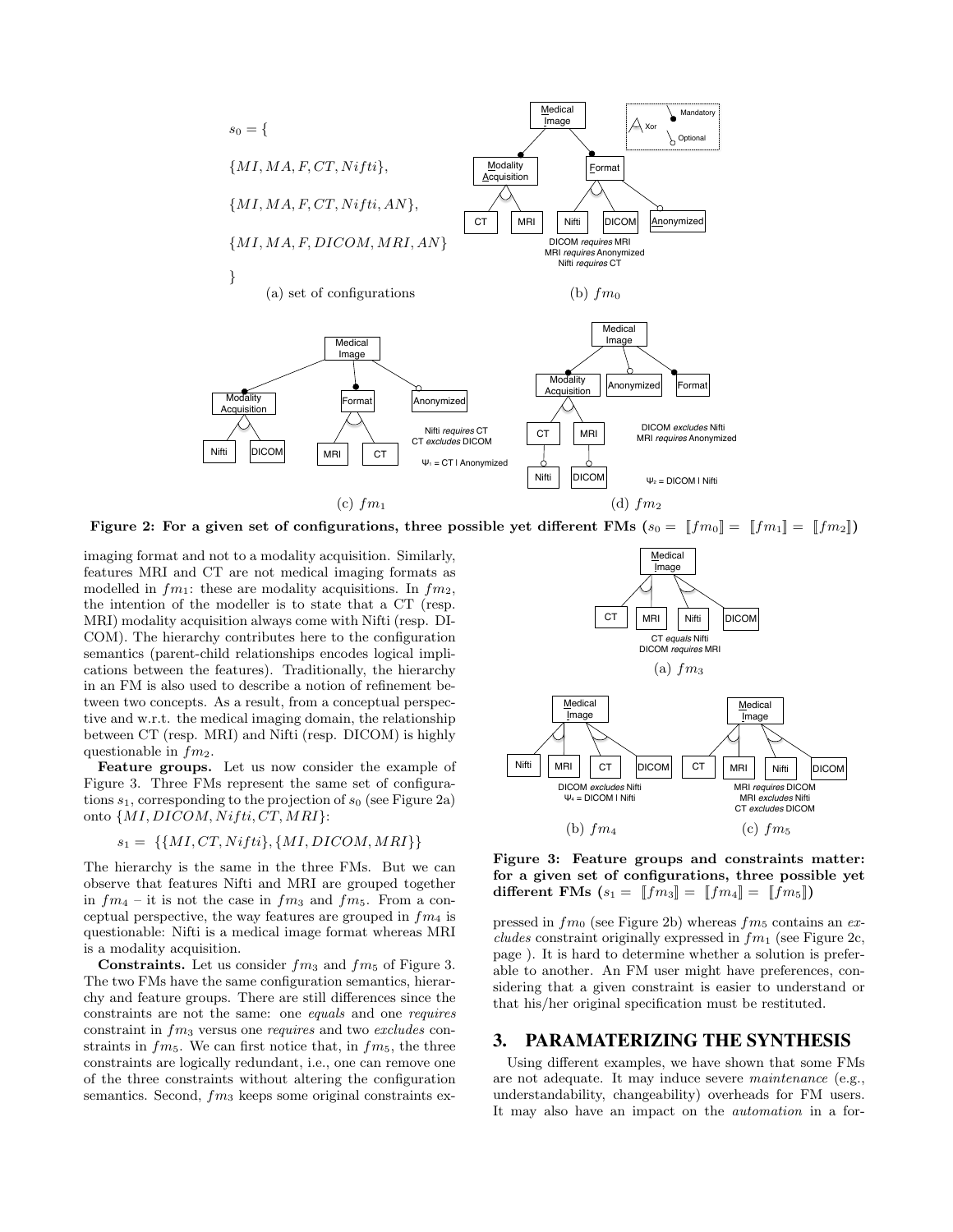ward engineering phase: some implementation approaches exploit the hierarchy of FM (e.g., see [20]) ; the way features are hierarchically organised and grouped can be considered when generating a configuration user interface from an FM, etc. Therefore it is crucial that the different meanings of FMs previously identified (hierarchies, feature groups, constraints) are properly restituted by the synthesis procedure.

These meanings have impacts on the design of the synthesis procedure. We want that a set of configurations leads to an unique FM. Furthermore, the procedure should be deterministic in order to avoid surprises and be reproducible, leading to the exact same resulting FM. Without additional knowledge, an automated procedure will take arbitrary decisions, possibly not conformant with the conceptual relationships across a domain or the intention of an FM user.

## 3.1 Synthesis Algorithm

Therefore we develop a parameterised synthesis procedure (see Figure 4). The principle is that from a propositional formula  $\phi$  (logical encoding of a set of configurations) the different syntactical properties of a feature diagram are incrementally computed until obtaining a comprehensive FM. When needs be, the algorithm exploits a specification (called KSS, see Definition 4) describing the intended properties of the resulting FM. This specification is typically provided by an FM user but can also be inferred from another source of information (see Section 5). Importantly, a user does not necessarily have to describe all properties the resulting FM should exhibit (i.e., some of the properties can be automatically inferred by the synthesis procedure without additional knowledge). The different steps of the algorithm (see Figure 4) as well as the related satisfiability techniques are all based on prior works [3, 6, 7] that we extensively rely on. We briefly recall them in the remainder of this section. We also show how users can specify and breath knowledge into the synthesis procedure.

Preprocessing steps. The algorithm starts by removing variables in  $\phi$  that correspond to dead features, i.e., features that are not present in any configuration. In line 2, the binary implication graph (noted BIG) of the formula  $\phi$  over  $\mathcal F$  (the set of non dead features) is computed. BIG is a directed graph constituting of vertices being features and edges denoting an implication between two features. In line 3, we use BIG to identify atomic sets (i.e., set of features that are mutually implied and always appear together in configurations) denoted AS. These are identified as the strongly connected components in BIG [3, 6]. In line 4, we compute the binary exclusion graph, noted BEG of the formula  $\phi$  over F. It corresponds to an undirected graph constituting of vertices being features and edges denoting a mutual exclusion between two features [6].

#### Definition 4 (Knowledge synthesis specification (KSS))

A KSS is denoted  $K = \langle K_{FH}, K_r, K_{MAND}, K_{MUTEX} \rangle$ ,  $K_{XOR}, K_{OR}, K_{EQ}, K_{RE}, K_{EX}, K_{\psi}$  and is defined over a set of features  $\mathcal{F}: K_{FH} \subseteq \mathcal{F} \times \mathcal{F}$  specifies (part of) a hierarchy ; other information corresponds to properties of FMs:  $K_r \in \mathcal{F}$  is the root feature;  $K_{MAND}$ ,  $K_{MUTEX}$ ,  $K_{XOR}$  and  $K_{OR}$  correspond to intended variabilty information (mandatory features and feature groups);  $K_{EQ}$ ,  $K_{RE}$ ,  $K_{EX}$  and  $K_{\psi}$ specify sets of constraints to be included.

Setting feature hierarchy and mandatory features. In general, BIG is not a rooted tree and cannot be used to K-SYNTH (ɸ : formula, K : specification)

- simplify ɸ by removing dead features 1
- 2 compute the binary implication graph (BIG) 3 compute atomic sets (AS) *preprocessing steps*
- 
- 4 compute binary exclusion graph (BEG)
- 5 setting feature hierarchy and mandatory features KFH Kr KMAND  $\triangleright$  G = (*F*, E, r) is a tree, *F*: set of non dead features
- 6 compute all possible Mutex-, Xor- and Or-groups setting feature groups  $\blacktriangleright$   $G_{\text{MULTEX}}$ ,  $G_{\text{OR}}$ ,  $G_{\text{XOR}}$  $\blacktriangleright$   $E_{MAND}$ 7 setting constraints KMUTEX KXOR KOR K<sub>EQ</sub> K<sub>RE</sub> K<sub>ex</sub> K<sub>ψ</sub>
- $\blacktriangleright$  EQ, RE, EX compute ѱ

#### Figure 4: Sketch of the synthesis algorithm. Red part corresponds to decisions that need to be taken. In the left part, knowledge that may be used.

define the hierarchy of the feature diagram. A preliminary step is to determine the root feature. It can be automatically inferred iff the number of core features (i.e., features that are present in all configurations) is equal to 1. Otherwise, it should be explicitly specified. A second step is to determine parent-child relationships between features. AS is a source of ambiguity since, for example, both members of the atomic set can be parent of the others. Moreover, a feature can be a child feature of many other features (following the large number of implication edges in  $BIG$ ). For all these cases, the procedure has to rely on some knowledge about the hierarchy (e.g.,  $K_{FH}$ , see Definition 4).

Setting feature groups. We reuse the prime implicants method proposed in [3] to identify Or-groups. We exploit BEG to compute Xor- and Mutex-groups [6]. An important issue is that a feature may be candidate to several feature groups. It is not allowed by FMs. An example is given in Figure 3: the feature MRI can be part of a Xor-group involving CT and is also candidate to a Xor-group involving Nifti. Therefore some feature groups should be dismissed to ensure well-formedness of FMs. For this purpose, the algorithm can exploit  $K_{MUTEX}$ ,  $K_{XOR}$  or  $K_{OR}$ .

Setting constraints. The set of constraints  $K_{EQ}$ ,  $K_{RE}$ ,  $K_{EX}$ , and  $K_{\psi}$  specified by the FM user is first considered. Then we add the set of equals and requires constraints not already expressed by the feature diagram (e.g., parent-child relations) and deduced by removing some edges of BIG. Similarly, excludes constraints of BEG that were not chosen to be represented as a Mutex- or Xor-group are added. When adding constraints, we control that the constraint is not already induced by the FM for the purpose of decreasing the amount of redundant constraints (as in Figure 3c). Different strategies can be applied when synthesising constraints. In particular, an FM user can specify the order in which kinds of constraints are added (the default behavior is: first equals constraints, second implies constraints, third excludes constraints). For minimal representations, we compute the transitive reduction of BIG. At the end, the feature diagram may still be an over approximation of  $\phi$ . Using propositional logics techniques, we can compute the complement  $\psi$ .

## 3.2 Breathing Knowledge

The general principle is that an FM user imposes some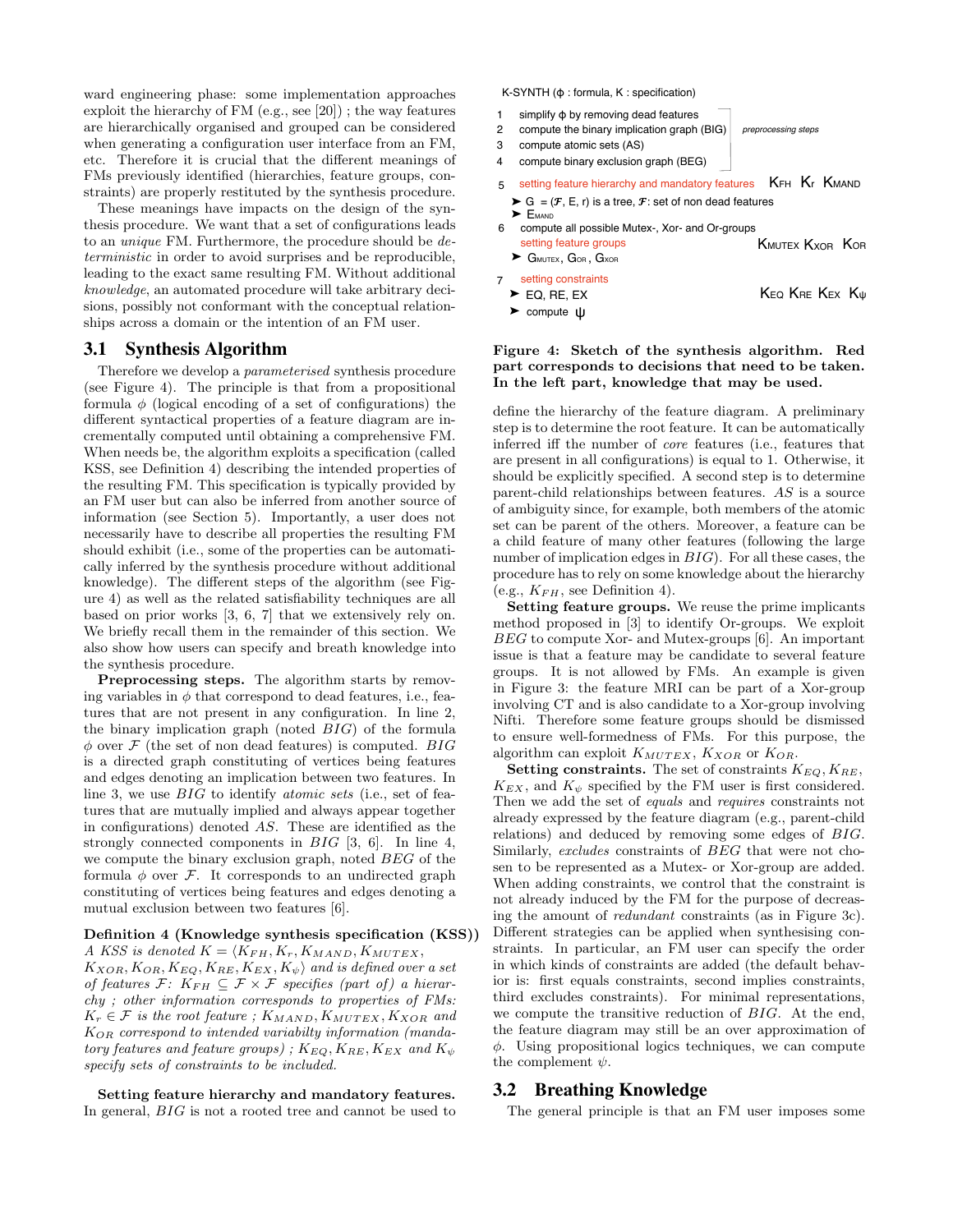constraints (e.g., on the hierarchy) and lets the synthesis algorithm constraining further the FM until obtaining the exact set of configurations. The procedure guarantees, by construction, that the exact set of configurations is represented.

**Example 1.** For synthesising  $fm_0$  (see Figure 2b) it is sufficient to only specify the intended hierarchy  $K_{FH} = E_0$ and  $K_{RE} = RE_0$  (the root  $K_r$  is deduced from  $K_{FH}$ ). Using this information, the algorithm is able to comprehensively synthesise the FM, i.e., all mandatory/optional features, Xor-groups and to determine that  $\psi_0$  is not necessary.

It should be noted that a KSS (see Definition 4) can be a partial user specification of an FM (e.g., not all edges of the hierarchy or feature groups have to be specified). Nevertheless, it may happen that the specification is inconsistent or incomplete.

#### *KSS consistency.*

The constraints imposed by a KSS must not preclude the synthesis of an FM. Nevertheless it may happen, for example, when the feature hierarchy is not a spanning tree of the binary implication graph.

**Example 2.** Let us consider the set of configurations  $s_1$ (see page). There exists no FM representing  $s_1$  and in which DICOM is a child feature of CT. Intuitively, the constraint  $DICOM \Rightarrow CT$  is inconsistent regarding  $s_1$ 

In the general case, we say that a KSS is consistent w.r.t. a set of configurations s iff its constraints do not violate s. This truly holds for Example 1. but not for Example 2. The consistency of a KSS can be determined by checking the satisfiability of  $\phi_{cmp} = \neg(\phi_{KSS} \Rightarrow \phi_s)$  where  $\phi_{KSS}$ is the propositional formula of a KSS (the translation of a KSS to a formula is very similar to the encoding of FM to a formula) and  $\phi_s$  the propositional formula of s. We rely on the algorithm exposed in [4] to analyse  $\phi_{cmp}$  with satisfiability solvers. In case a KSS is not consistent, the differencing techniques exposed in [23] can be used to debug the specification.

#### *KSS completeness.*

A KSS is complete if the execution of the synthesis algorithm leads to an unique FM. For instance, the specification exposed in Example 1 is complete.

Example 3. Let us consider the set of configurations  $s_1$ . The specification only comprising  $K_{FH} = E_3$  (the hierarchy of  $fm_3$  in Figure 3a) is not complete. As previously discussed, different feature groups can indeed be synthesised.

When the KSS is not complete, two strategies can be considered. Firstly, KSS can be fixed during an *interactive* session where a series of questions are asked to users as soon as the algorithm has to take a decision. This knowledge can be serialised into a KSS and reused later on. Secondly, arbitrary decisions can be made by the synthesis procedure (e.g., for resolving conflicting feature groups). We implement and authorise both strategies in our tool support (see next section).

## 4. TOOL SUPPORT

FM users need a practical solution for using the synthesis technique previously described (e.g., a concrete syntax conforms to the KSS abstract syntax of Definition 4). We rely on FAMILIAR a language that already includes facilities for composing/decomposing FMs [24], editing FMs, reasoning about FMs (e.g., validity, comparison of FMs [4, 5]) and computing the differences [23]. FMs and other types (configuration, set, etc.) are manipulated using variables. Two reasoning back-ends – satisfiability solvers using SAT4J and binary decision diagrams (BDDs) using JavaBDD – are internally used when required (statisfiability techniques used are discussed in Section 5.5).

As compared to our previous effort, we extend the language and integrate the synthesis technique developed in the paper (a comprehensive tutorial is available in [25]). In particular, we now authorise to import formula – in the same way we authorise to import FMs in various formats (e.g., TVL [26] or FeatureIDE [20]) . For example, in line 1, we import a formula in DIMACS format (a standard format for boolean formulas in conjunctive normal forms) and store it in the variable  $fla1$ :

```
flat = FM ("fooFla1.dimacs")
2 n1 = counting fla1
3 fm1 = FM ("foot.tvl")4 r1 = root fm1
```
Then, numerous reasoning operations can be performed, e.g., in line 2 we count the number of valid solutions of the formula. Actually  $fla1$  can be manipulated just as an FM, except for some operations that perform over the syntactical information of an FM. For example, in line 4, the accessor root returns the root feature of the FM fm1. This kind of operation cannot be applied to  $f/a1$  because the formula has not been synthesised into a complete FM.

It is where the synthesis procedure comes to the rescue. We provide an operator, called **ksynthesis**, that performs over formulae and that computes an FM. Two examples are given below:

```
fm2 = ksynthesis fla1 with hierarchy=
6 A : B G ; B : C E O; groups= xorgroup
7 (B: C E) constraints= E implies G
```
## <sup>9</sup> // another synthesis

8

```
10 fm1bis = ksynthesis fm1 with hierarchy=
11 A : B C G O ; G : E ;
```
The operator takes as first parameter either a formula (see line 5–7,  $fla1$ ) or an existing FM (see line 10–11,  $fm1$ ). In case the parameter is an FM, the corresponding formula of the FM is considered by the synthesis operator.

The other parameters correspond to a KSS specification. For example, in line 5–7, the hierarchy (A is the root, B and G are its children, C and E are children of G), the way features should be grouped (C and E form a Xor-group with B as parent feature) and the constraints expected to be in the resulting FM are specified. In line 10–11, another synthesis is called. This time, only the hierarchy is specified.

The ksynthesis operator can be used in interactive mode (see line 12–14 below).

```
12 fm2bis = ksynthesis --interactive fla1
13 with hierarchy= A : B G ; B : C E O;
14 constraints= E implies G
```
Let say the KSS is not *complete* (see Section 3) since the user forgets to specify the way features are grouped (it was not the case in line 5–7, see above). In this case, the procedure can ask to the user, e.g., which feature groups have to be restitued in the resulting FM.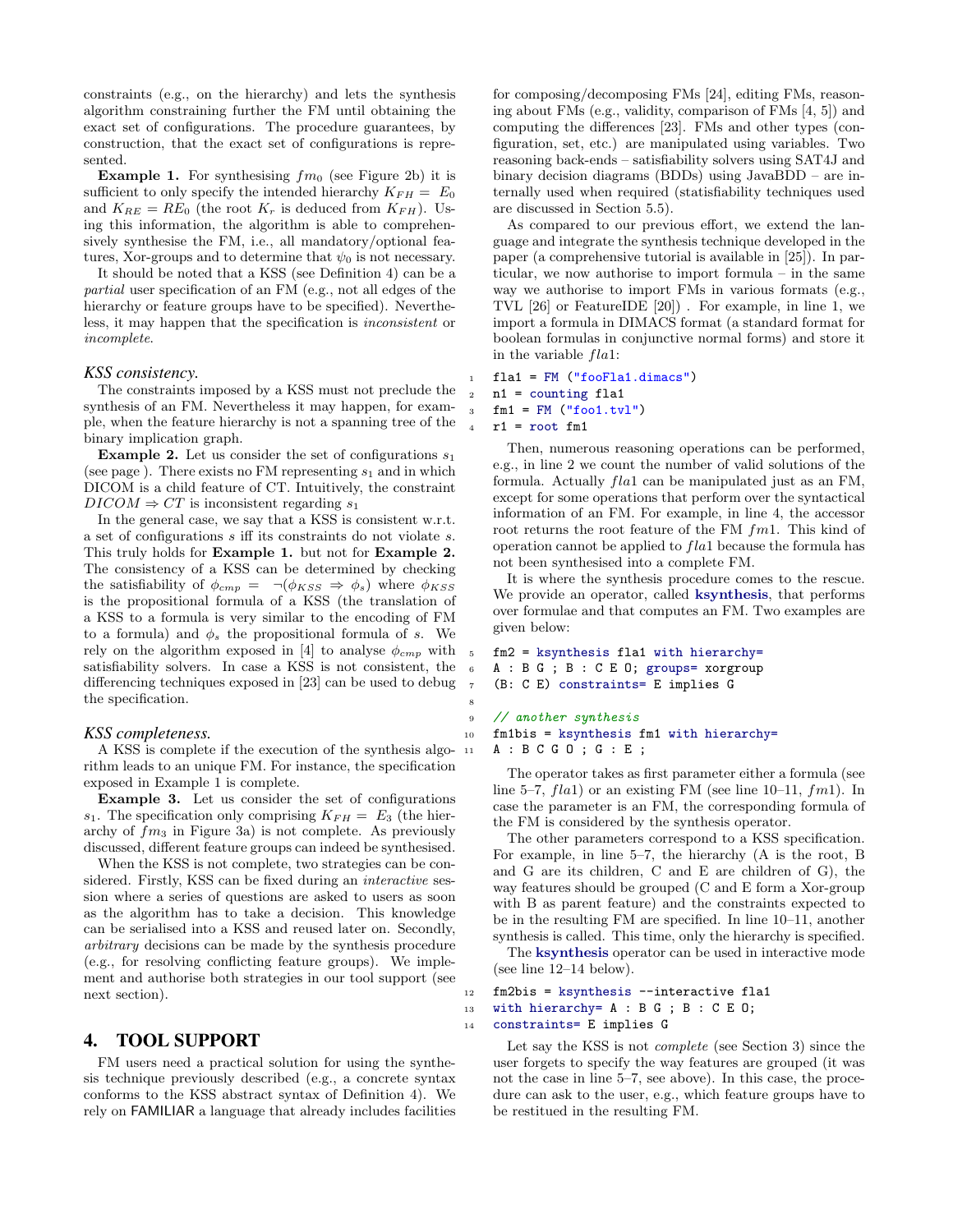## 5. APPLICATIONS

We now explain how the generic synthesis procedure can be applied in different application scenarios, showing the applicability of our contributions. We systematically compare our proposal to existing works. We show that we improve the *quality* of the resulting models and reduce the *user effort* needed when reverse engineering or refactoring FMs.

### 5.1 Reverse Engineering FMs

Numerous approaches propose to reverse engineer FMs. Specifically, we consider the approaches exposed in Haslinger et al. [14] and in our previous works [16]. The authors propose to extract FMs from "feature sets", typically documented in a table [14, 16]. It is an instance of the FM synthesis problem, where the feature sets correspond to the set of configurations and where column labels are feature names (see Figure 5a). A major difficulty is that the table does not contain structural or conceptual information, thus many FMs can be constructed.

Let us consider a basic strategy that uses a flattened hierarchy (a tree with a depth of 1): we assume that feature VOD (V for short) is the root and all other features are located below. Using our synthesis procedure, we can detect conflicting feature groups. For instance, the feature M is candidate to several feature groups: either as part of a Mutex group with  $Ae$ , an Xor group with T, an Or-group with  $Ae$  and  $C$  or a Mutex group with  $C$ . Similarly, the features S, M and C can be part of numerous feature groups. These conflicts can be detected by the procedure and then corrected accordingly. Two examples are given in Figure 5c and Figure 5d, resulting from two different feature groups fixed by the user. We can observe that the two FMs are not maintainable. The conceptual relationships between features are highly questionnable:  $TV$  (T for short) is grouped together with Smart (S for short) ; Aerial (Ae for short), Cable (C for short) and Mobile (M for short) are forming an Or-group. Moreover the presence of constraints does not ease the readability. Intuitively, the constraint  $C$  requires  $T$ is due to a lack of structure between features.

Fortunately, an expert is likely to know the intended hierarchy of the FM (see Figure 5b). Therefore our procedure can be directly applied. We encode the feature sets as a propositional formula and then impose a feature hierarchy using a KSS. When applying on the example, we observed that the specification is complete. We synthesised a unique and comprehensive FM without any additional knowledge and user effort. The resulting FM exactly corresponds to the one depicted in Figure 5b.

Comparison with Existing Approaches. The algorithm and the heuristics proposed in [14] fail to reconstruct the complete hierarchy of Figure 5b. The main reason is that there is no control on the way the algorithm synthesises the FM. Furthermore our solution allows one to build an FM with minimal effort. In [16], we proposed a tool-supported approach for extracting FMs from product descriptions (e.g., documented in tabular data). We raise the following limitations:  $i$ ) the hierarchy of the resulting FM can be fully parameterized, avoiding hardly readable FMs (e.g., the ones of Figure 5c and Figure 5d)  $ii)$  interactive support for conflicting feature groups and  $iii)$  control on the way constraints should be restituted. In [6], She et al. propose a method to reverse engineer large scale FMs in the operating system domains (i.e., Linux, eCos, FreeBSD). They notably propose

a heuristic to determine the feature hierarchy of the FM. A KSS can be used to impose the inferred hierarchy, to resolve conflicting feature groups and to restitute the specific constraints originally specified by the developer. Furthermore, the procedure can be re-invoked by reusing the KSS, for example, for another version of the Linux FM.

#### 5.2 Refactoring FMs

We now tackle the problem of refactoring an FM, i.e., producing a revised version of an FM that has the same configuration semantics. Formally, let  $fm_{rf_1}$  be an FM. The refactoring process is a set of edits to  $fm_{rf_1}$  that produces a new FM, say  $fm_{rf_2}$ , such that  $[[fm_{rf_1}]] = [[fm_{rf_2}]]$ .<br>Befactoring an FM is needed in the following situation

Refactoring an FM is needed in the following situations [27, 9, 4, 28.  $i)$  Variability-intensive systems and their FMs do evolve and have to be maintained ;  $ii)$  FMs, coming from (more than) two different sources or stakeholders may have to be aligned and refactored accordingly ;  $iii)$  The FM resulting from an automated procedure (let say, a synthesis procedure) may have to be restructured if not satisfactory.

Due to its combinatorial nature, refactoring an FM is known to be impractical to perform manually [29, 4]. Even small edits to an FM, like moving a feature from one branch to another, can unintentionally change the set of valid feature combinations. We propose to use our synthesis procedure to refactor FMs. The principle is that we encode the set of configurations of  $fm_{rf_1}$  and we then specify the different properties  $fm_{rf_2}$  should have. In particular, we can impose a hierarchy or change the way features are grouped.

The advantages are as follows. Firstly, an FM user does not have to find all editing steps needed like "move feature DICOM below feature Format, then swap the position of features MRI and CT, ..., and finally remove the constraint MRI requires DICOM". She can simply specify the intended meanings, while the synthesis procedure automatically populates the FM with accurate variability information. Secondly previous meanings (feature groups, constraints) can be reused in the KSS so that the user can focus on inadequate parts (e.g., the way constraints are restituted). Thridly some edits are not allowed by construction and can be detected early by the synthesis procedure. For example, in Figure 3a, specifying that the feature MRI should be located below CT corresponds to an inconsistent KSS (see page ).

Comparison with Existing Approaches. A catalog of refactoring rules is proposed in [27]. The main disadvantage of using predefined operations is that all edits that convert one model into another one must be known. Furthermore the FM user can unintentionally change the set of valid feature combinations. As argued, a KSS allows an FM user to specify intended properties while the synthesis procedure does not alter the configuration semantics. Therefore our solution for refactoring FMs is more general, it guarantees the configuration semantics and it reduces the user effort. The algorithm described in [4] classifies the evolution of an FM via modifications (edits). The algorithm can be used to precisely understand the impact of a change, for example, if the set of configurations remains the same. When refactoring FMs, the problem is different: we want to modify FMs while ensuring the non alteration of configuration semantics.

## 5.3 Re-engineering FMs of SPLOT

We conducted another experiment based on 201 FMs (see [25] for more details) of the SPLOT repository (http://www.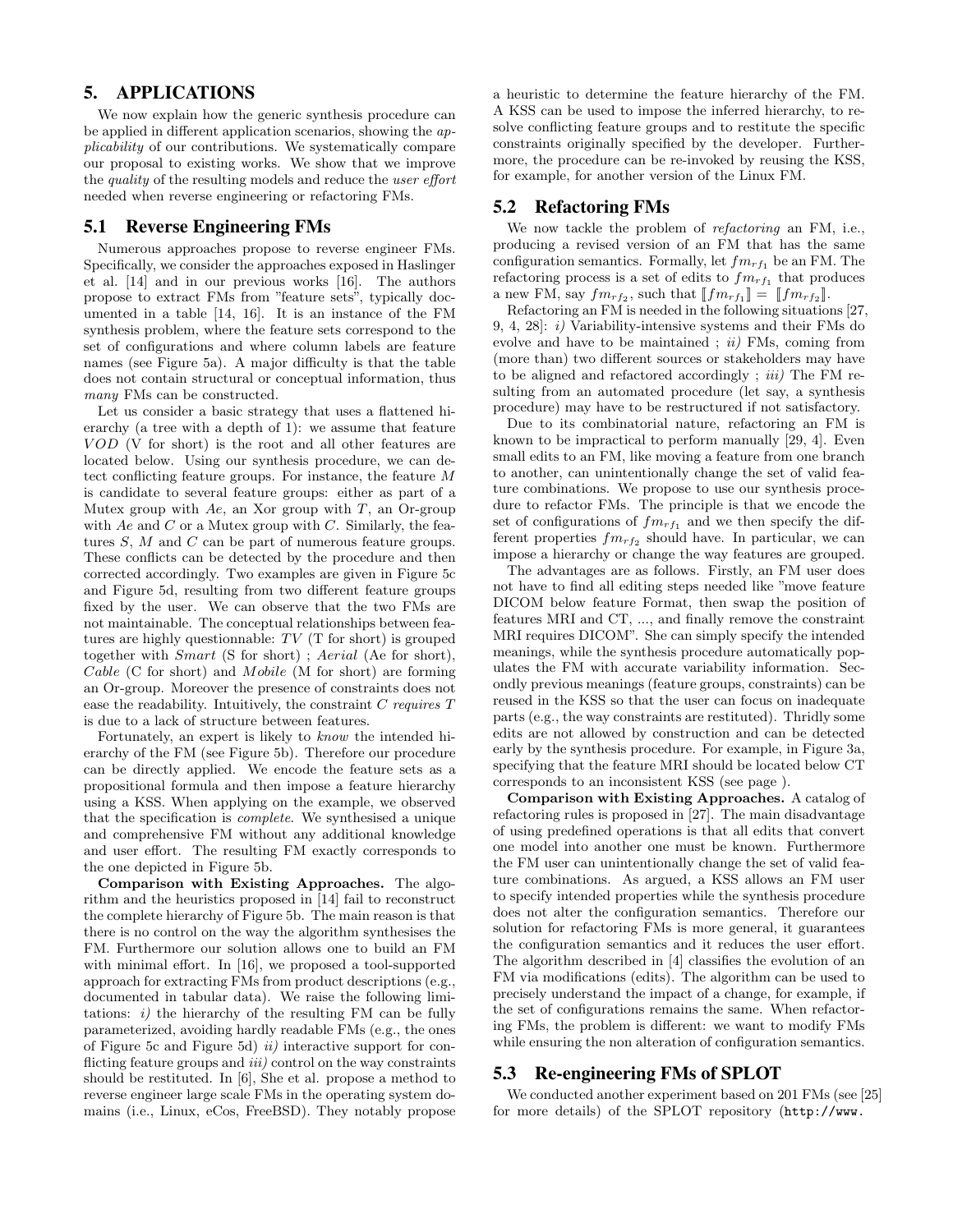

Figure 5: Features sets and corresponding FMs

splot-research.org/). It consists in synthesising FMs that represent the same set of configurations of original FMs included in our sample. The goal of the experiment was  $i$ ) to determine what user effort is needed and  $ii)$  to characterize the syntactical properties of resulting FMs compared to original FMs. We used our support as follows. For each input FM of SPLOT, we compute its propositional formula. We only specify the intended hierarchy  $K_{FH}$  as being the original hierarchy (other components of the KSS are left empty). We obtained the following results:

- 147 synthesised FMs  $(69\%)$  were exactly the same as input FMs;
- 40 synthesised FMs (19%) were *corrections* of input FMs. Indeed, we observed that some FMs of SPLOT either  $i$ ) exhibit false optional features, false Or-groups, or redundant constraints  $ii)$  or forget to group features as Xor or Or-groups. Our procedure automatically synthesises the correct syntactical constructs, without additional knowledge;
- 24 synthesised FMs (12%) were different. The first reason is that another set of cross-tree constraints was synthesised. The second one is that we observed feature group conflicts in six cases. In both cases, additional knowledge is required to get the same FM.

The results show that the main user effort is related to the feature hierarchy while other properties do not have to be specified in the vast majority of cases (88% of the FMs) since the procedure automatically synthesises them.

## 5.4 Revisiting FM Management Operations

FM management operations such as merge, diff, and slicing have proved to be useful [24, 23]. The FM synthesis is at the core of such operations, since they are defined on sets of configurations derived from the input FMs [24, 7, 13]. For example, the challenge of implementing the merge operator (in union mode) is as follows: "given a set of FMs  $fm_1, fm_2, \ldots, fm_n$ , how to synthesise an FM  $fm_r$  that represents the union of input sets of configurations, i.e., such that  $[[fm_r]] = [[fm_1]] \cup [[fm_2]] \cup ... \cup [[fm_n]]$ ?"

The merge<sup>2</sup> can be implemented by *generating* a KSS and reusing the generic synthesis procedure ( $\llbracket fm_r \rrbracket$  is encoded as a propositional formula  $\phi_r$ , as explained in [24]). The KSS comprises the specification of a feature hierarchy (a minimum spanning tree of the binary implication graph of  $\phi_r$ that maximises the parent-child relationships of input FM hierarchies [24]). Feature groups and constraints are computed on-the-fly, using some heuristics to retain the original constructs of input FMs.

Using our new proposals, we not only have an elegant and more generic solution for implementing the different heuristics. We can also control the completeness of the specification and detect which information should be refined. In case it does not correspond to her intention, an FM user can refactor the resulting merged FM (as previously exposed). For example, if we consider the merge in union mode of  $fm_0$ ,  $fm_1$  and  $fm_2$  (see Figure 2), the automated procedure can produce many different hierarchies (there are different minimum spanning trees) – possibly a hierarchy corresponding to none of the three FM hierarchies. Our experience revealed that this situation does happen in practice. For example, when extracting an FM from product descriptions [16] and applying the merge operator, many feature groups' conflicts occur while many sets of cross-tree constraints could be restitued in the resulting FM. The merge operator has to take rather arbitrary decisions. As a result, we encountered diffculties to find effective heuristics in the general case. The tooling support now allows the user to be part of the extraction process either by refactoring the resulting merged FM or by initially parameterizing the merging.

## 5.5 Discussions

Interactive Support. Janota et al. propose an inter-

<sup>&</sup>lt;sup>2</sup>The implementation of the slicing operator  $[24]$  follows a similar principle.